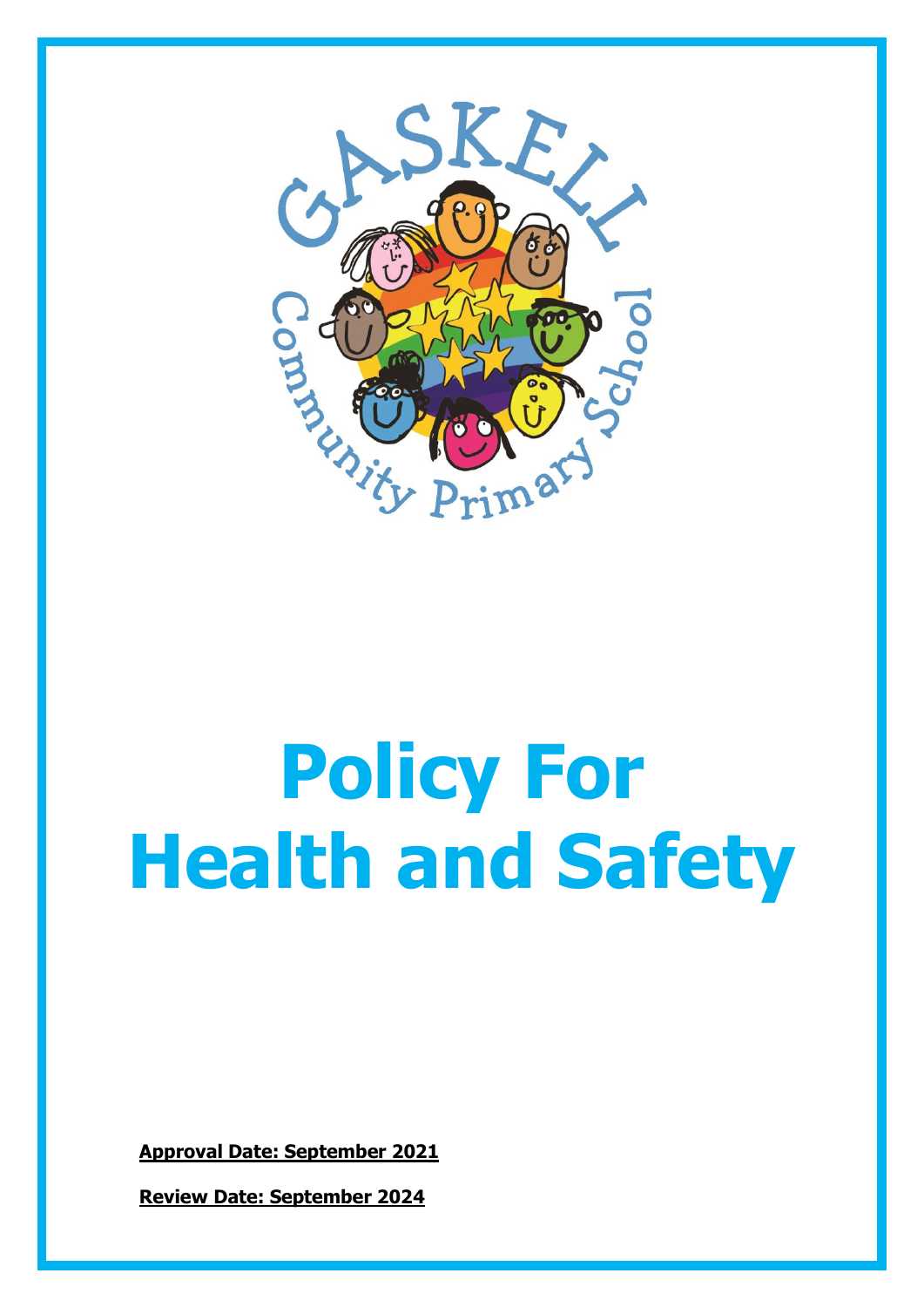# **General Statement**

The Governing Body in producing this Health and Safety Policy has adopted the Health and Safety polices which have been written by Bolton Metropolitan Council and Children's Services. The Health and Safety Manual is at [www.boltonlea.org.uk/healthandsafety](http://www.boltonlea.org.uk/healthandsafety)

The general aims of these policy statements are accepted and the arrangements set out below are designed to implement the general aims of Gaskell Community Primary School. The Governing Body / Head teacher recognises its responsibility to the health, safety and welfare of all staff, pupils and other persons visiting the school premises.

It is the policy of the Governing Body/ Headteacher, so far as is reasonably practicable:

- To maintain all areas under the control of the Governors and Headteacher in a condition that is safe and without risk to health ;
- To establish and maintain a safe and healthy environment throughout the school;
- To establish and maintain safe working procedures among staff and pupils;
- To ensure that risk assessments are carried out by competent staff;
- To consult with employees on matters affecting their health and safety;
- To provide and maintain safe plant and equipment;
- To provide and maintain means of access to and egress from that place of work that are safe and without risk;
- To make arrangements for ensuring safety and absence of risks to health in connection with the use, handling, storage and transport of articles and substances;
- To ensure the provision of sufficient information, instruction and supervision to enable all employees and pupils to avoid hazards and contribute positively to their own health and safety and to ensure that they have access to health and safety training as appropriate or as and when provided;
- To prevent accidents and cases of work related ill health;
- To provide and maintain safe, healthy and adequate welfare facilities;

This policy will be reviewed on a regular basis, by the Headteacher and the Governors.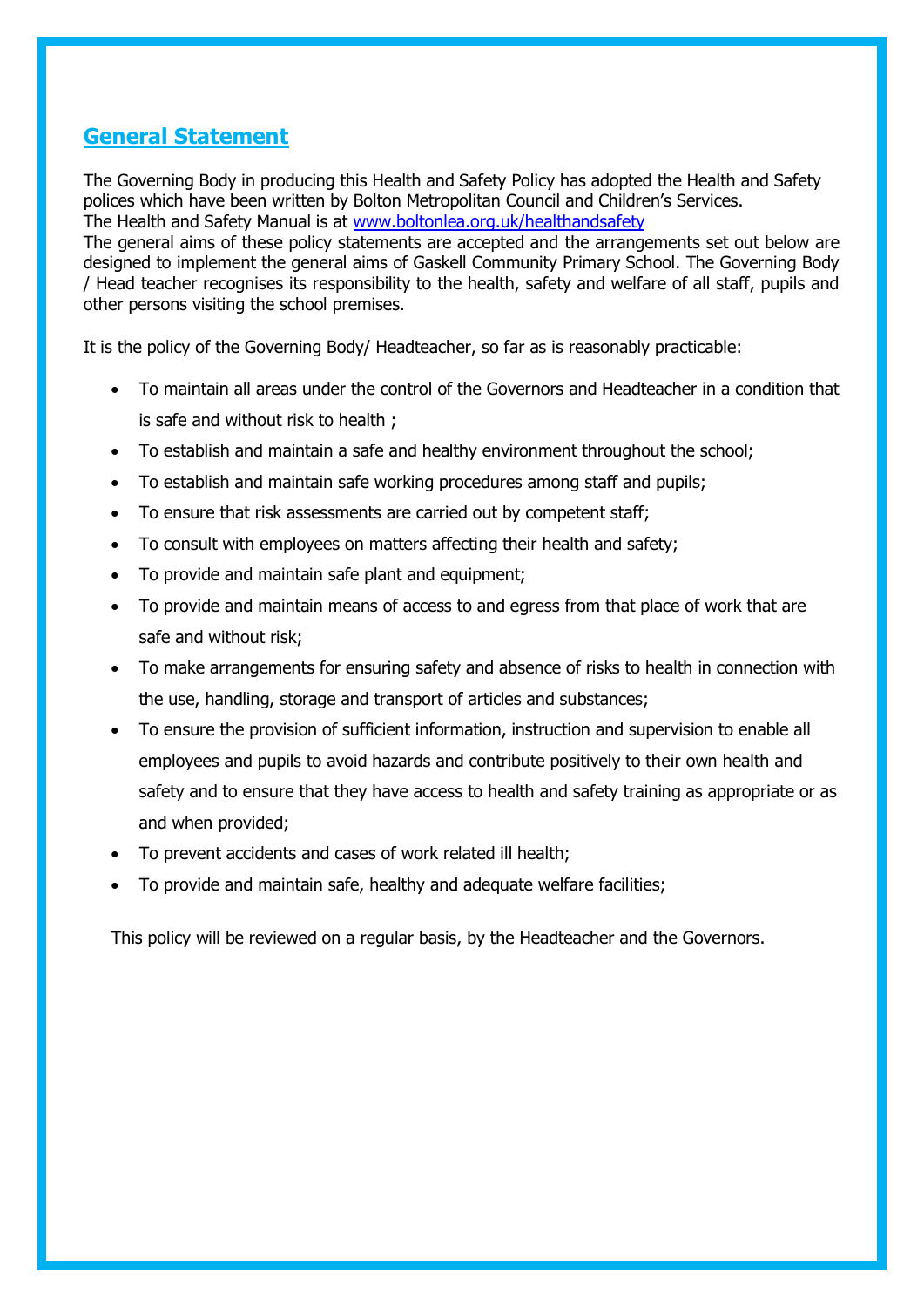# **SCHOOL RESPONSIBILITIES Headteacher and Governors**

Head Teachers are responsible for the day-to-day Health and Safety management of schools and all staff directly employed by the school. This responsibility will include ensuring that staff are aware of the safety rules and procedures which apply and also that they have access to detailed and specific regulations affecting their work. In particular Head Teachers must be aware of the arrangements governing visits and general contractors whilst on the school premises.

The Local Authority may give a warning notice to any maintained school (community, community special, foundation, foundation special, voluntary aided or voluntary controlled) in its area were the safety (not the health) of staff or pupils is threatened by for example a break down in discipline.

### **Community Schools**

In community schools the ultimate management of health and safety rests with the Local Authority, which is the employer and therefore has overall control of the premises. The Authority is responsible for health and safety in community schools but has delegated those responsibilities to the governors of each school. Governors are therefore expected to comply with the Health and Safety Guidance of the Authority and the schools own health and safety policy

# **Headteachers / Governors Roles**

- Monitor the effectiveness of the safety policy;
- Make arrangements to ensure that all staff employed by the school, and all other persons working on the premises, are aware of all policies, risk assessments and all other relevant health and safety information;
- Understand headteachers and governors responsibilities under the Health and Safety at Work Act, in relation to the roles and responsibilities of BMBC;
- Ensure that staff are aware of and seek advice in the event of an unusual situation which is likely to be a health and safety hazard;
- Make arrangements and implement the Local Authority's accident reporting procedure and ensure that staff are aware of the system;
- Ensure accidents are reported and investigated where necessary, and ensure control measures are implemented;
- Develop and maintain safe working practices;
- Ensure that all staff are aware of the first aid arrangements and first aiders;
- Ensure the implementation of procedures in the event of fire and ensure that all staff are aware of their roles and responsibilities;
- Provide suitable induction training for all new staff;
- Identify health and safety training needs;
- Ensure all structural defects in contracted schools are reported to the Authority;
- Ensure staff have an awareness of relevant health and safety legislation and their responsibilities as employees;
- Where personal protective equipment is identified as necessary, ensure it is provided and maintained;
- Ensure there are suitable provisions for contractors working on site;
- Understand the organisation, role and powers of Health and Safety Executive Inspectors;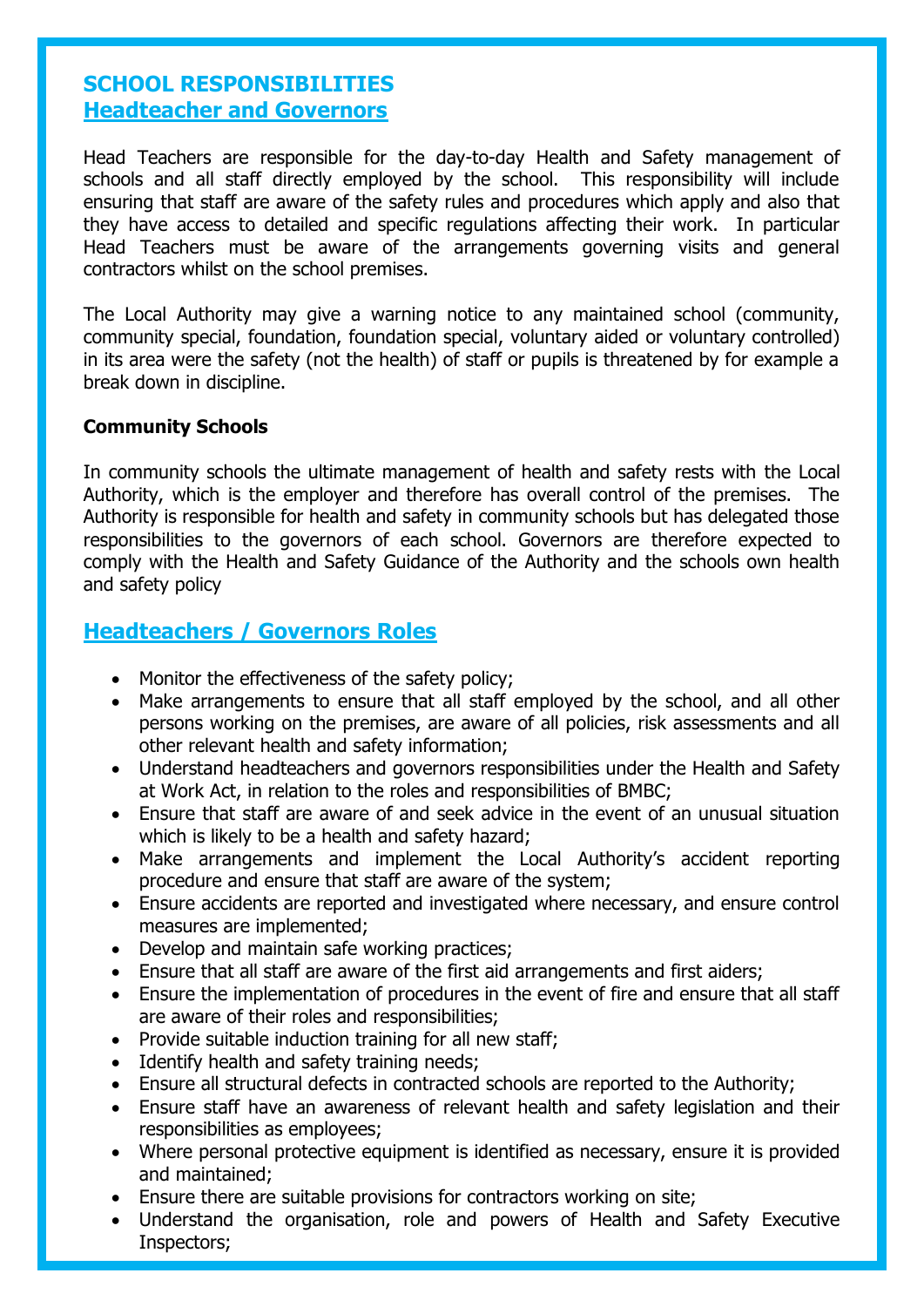Recognise that the policy, risk assessments and practices are not static, and ensure that the schools health and safety policies and procedures are updated and amended where necessary.

## **Employees**

The Health and Safety at Work Act 1974 states -"It shall be the duty of every employee whilst at work -

- (a) to take reasonable care for the health and safety of himself and of any other persons who may be affected by his acts or omissions at work: and
- (b) as regards any duty or requirement imposed on his employer or any other person by or under any of the relevant statutory provisions, to co-operate with him so far as it is necessary to enable that duty or requirement to be performed or complied with".

The Act also states "No person shall intentionally or recklessly interfere with or misuse anything provided in the interest of health, safety or welfare in pursuance of any of the relevant statutory provisions".

All employees:

- have a general responsibility for the application of the Authority's Safety Policy, and any School Policy, to their own department or area of work and are directly responsible to the Head for the application of existing safety measures and procedures within that department/area of work. Advice or instructions given by the Authority and the Head, including the relevant parts of this statement, shall be observed;
- shall, where necessary, establish and maintain safe working procedures including arrangements for ensuring, as far as is reasonably practicable, safety and absence or risk to health in connection with the use, handling storage and transport of articles and substances, (e.g. chemicals, boiling water, duplicating fluid, guillotines); they should also refer to documents produced for these products under the COSHH Regulations;
- shall resolve any health and safety problems any member of staff may refer to them and refer to the Head any of these problems for which they cannot achieve a satisfactory solution within the resources available to them;
- shall carry out a regular safety inspection of the activities for which they are responsible and, where necessary, submit a report to the Head;
- shall ensure, a far as is reasonably practicable, the provision of sufficient information, instruction, training and supervision to enable other employees and pupils to avoid hazards and contribute positively to their own safety and health at work;
- shall, where appropriate, seek the advice and guidance of the relevant Adviser or Officer of the Authority;
- shall propose to the Head requirements for safety equipment and on additions or improvements to plant, tools, equipment or machinery which are dangerous or potentially so.

It is recognised by the Trade Union organisations that the disciplinary procedure would be relevant in circumstances where employees choose to disregard these responsibilities.

# **Class Teachers and Teaching Assistants**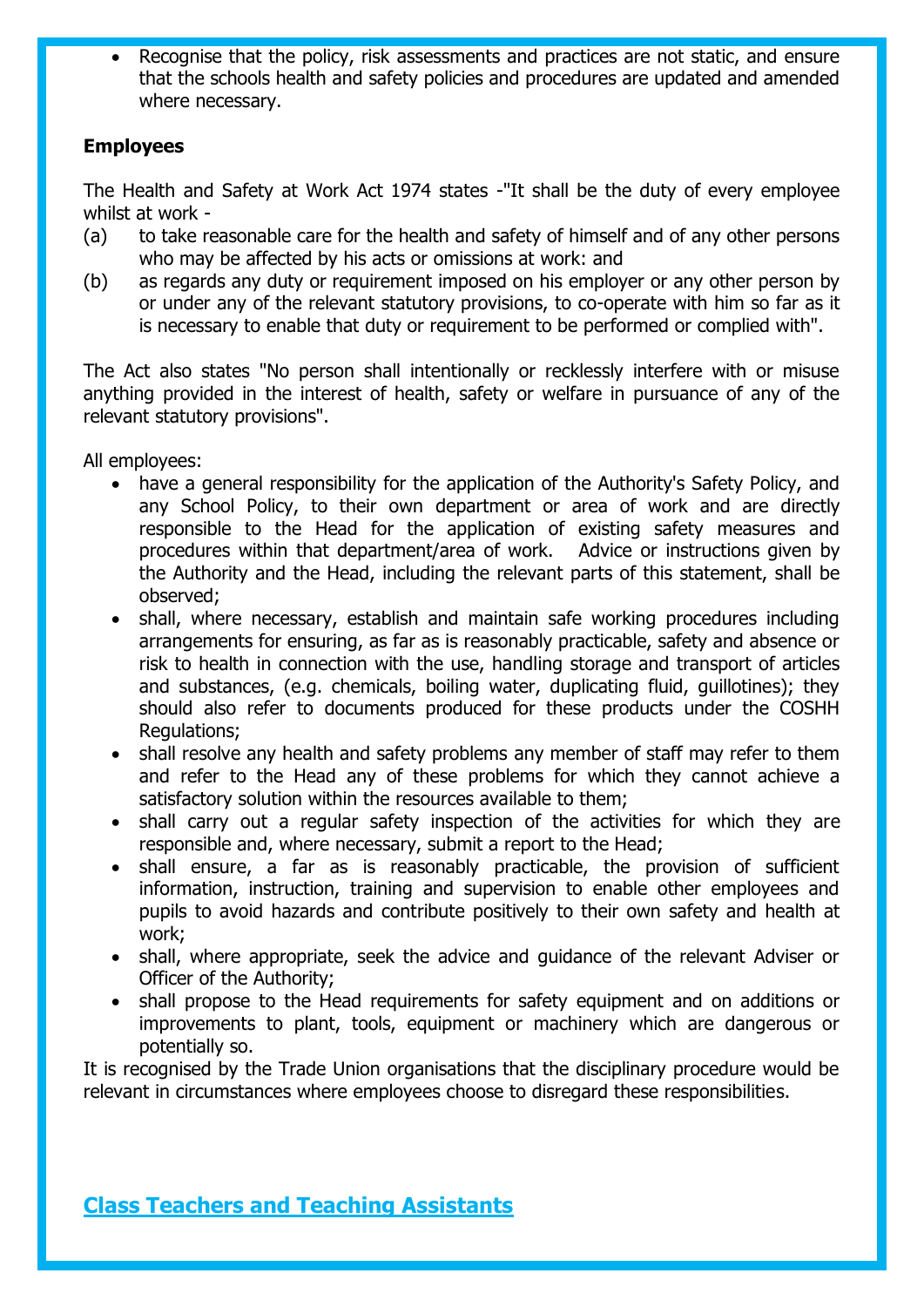The class teacher is responsible for the safety of pupils whilst in classrooms, workshops and laboratories, this has been a statutory duty since 1987.

Where class teachers or teaching assistants have concerns regarding the various safety issues for example class sizes, condition of equipment etc. They should discuss the problems with the Head Teacher or Head of Department before the lesson. Class Teachers and teaching assistants should:

- Liaise with and recommend to the Head of the Department or Head teacher any safety issues and hazards such as class sizes, condition of equipment and also recommend additions and discuss improvements that can be implemented.
- ensure that before the lesson, by carrying out a risk assessment, that all protective clothing, guards, screens, etc. plus any special safety procedures are available and will be used;
- they personally should follow safe procedures and working practices;
- know the various safety procedures in their teaching areas including the location of any safety equipment, they should ensure that all the procedures are followed:
- control and supervise the pupils and ensure that safety rules and protective equipment are followed and used:
- ensure that safety instructions are clear and understood and check frequently that they are being followed:

#### **Caretakers and Site Managers**

Caretakers and site managers are key members of the school staff in that they are often the first person to notice health and safety hazards and are, in a large number of schools, the 'contact person' for reporting faults and liaising with contractors on site.

Their role within the schools safety arrangements should be clearly defined and **all** staff made aware of this role.

Caretakers should follow the health and safety and methods of working detailed in the Section 3 of this health and safety manual.

#### **First Aiders**

All schools must have at least one First Aider who can provide trained support in the event of an accident or illness to any employee, and non-employee. Where the risk of injury is identified as significant, such as during PE lessons and within DT Workshops and Science labs, access to a First Aider and first aid equipment must be readily available (including provision of a wash basin or sterile water).

## **Pupil<sup>s</sup>**

Pupils are expected to:

- exercise personal responsibility for the safety of self and class-mates;
- wear the correct clothing consistent with safety and/or hygiene (this would preclude unsuitable footwear, knives and other items considered dangerous);
- follow all the safety rules of the school and in particular the instructions of teaching staff given in an emergency;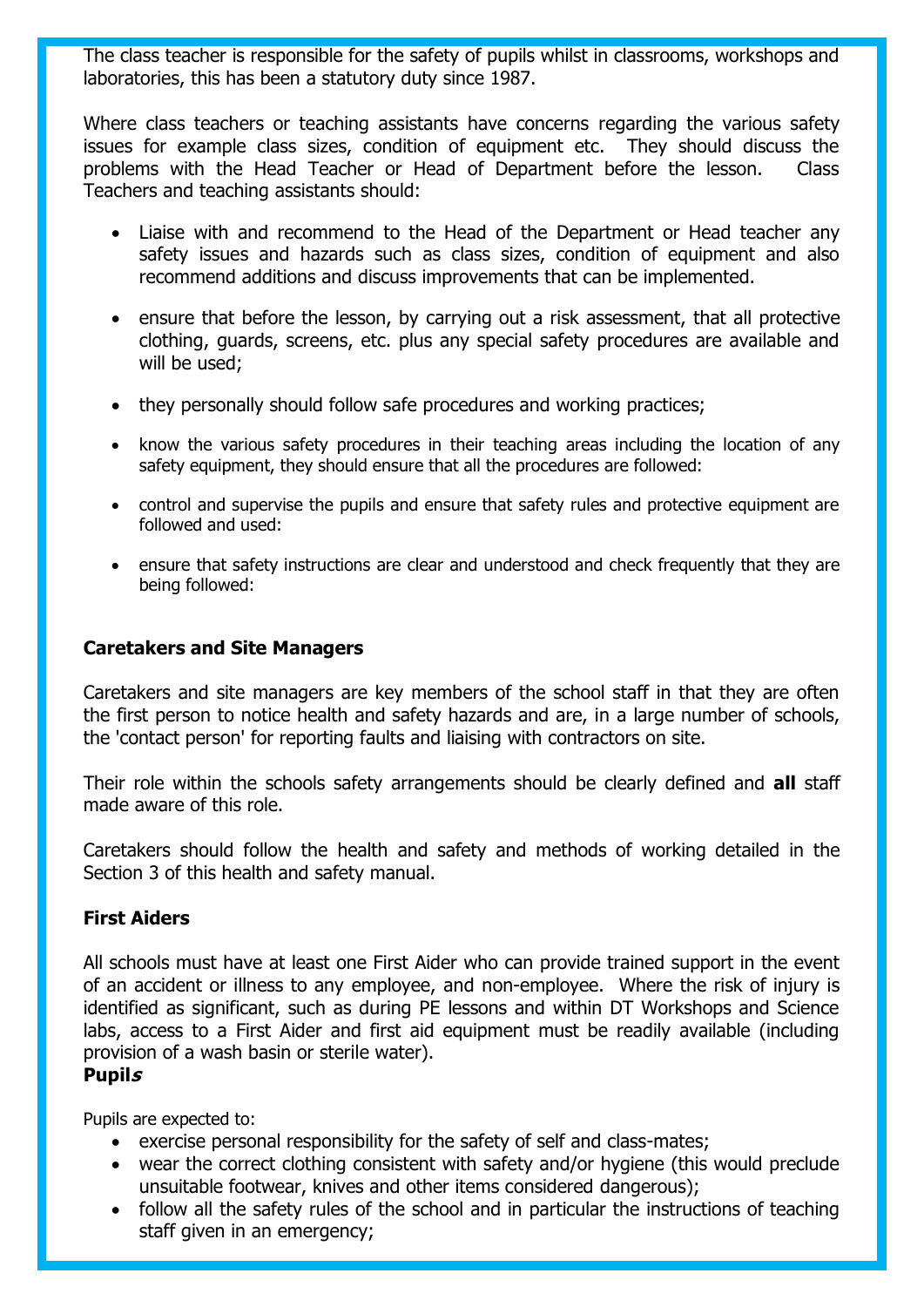• Only use, and not wilfully misuse, neglect or interfere with things provided for his/her safety.

**NB:** It is essential that all pupils and parents are made aware of the requirements of this section.

## **Visitors**

The Health and Safety at Work Act, 1974 imposes a general duty of care on most people associated with work activities. Everyone employed in educational establishments is protected by the Act and employers have an obligation to ensure, as far as is reasonably practicable, that persons NOT EMPLOYED by them who may be affected by their activities are not exposed by their actions to health or safety risks within the school premises. (Health and Safety at work Act, 1974 Section 3.)

Visitors should report to the Head Teacher or Office on arrival at the school, they should be required to observe the safety rules of the school, in particular parents helping out in school should be made aware of the health and safety arrangements applicable to them through the Teacher to whom they are assigned, and should not be asked to carry out tasks for which they are not 'competent', trained or authorised for.

In addition the 'Occupiers Liability Act 1957' introduced a 'common duty of care' which an occupier owes to all visitors other than trespassers. This duty required him/her to see that visitors were reasonably safe in using the premises for the purpose for which they were invited, or permitted to be there. In 1984 the Occupiers Liability Act was updated and occupiers must also take reasonable care to see that trespassers do not suffer personal injury whilst on the premises.

## **Contractors**

Contractors should report to the Head Teacher or Office on arrival at the school and outside contractors working on educational premises are required to ensure safe working practices by their employers under the provision of the Health and Safety at Work Act and must pay due regard to the safety of all persons using those premises in accordance with Section 3 and 4 of the Health and Safety at Work Act. They should also inform the school of any hazardous operations they intend to carry out and liaise with the appropriate person on site regarding this work. They should also have available COSHH assessments for any substances they intend to use.

In instances where the contractor creates hazardous conditions and refuses to eliminate them the Head or Principal must take actions as are necessary to prevent persons in his/her care from risk of injury and inform Corporate Resources, or where the work has not been procured through Corporate Resources they should speak to their planning officer. For further information please refer to See Section 3 of this manual - Contractors in Schools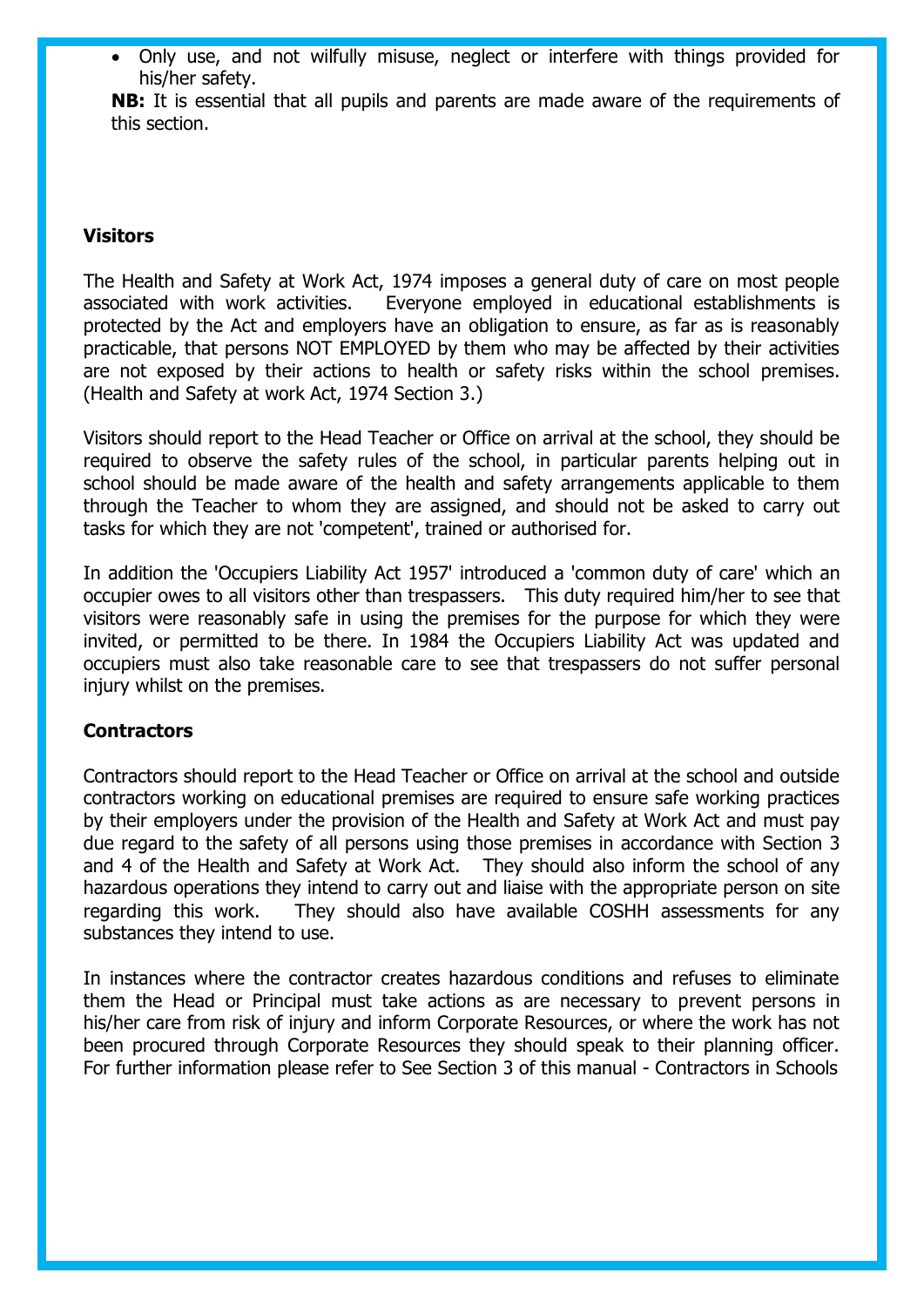# **Arrangements**

The arrangements section of the health and safety manual has been designed for educational establishments / departments to complete with the relevant health and safety information for staff, visitors and contractors.

| <b>3.1 Roles &amp; Responsibilities</b>                                                                                                                                                                                                                                                                                                                                                                                       |                                                                     |
|-------------------------------------------------------------------------------------------------------------------------------------------------------------------------------------------------------------------------------------------------------------------------------------------------------------------------------------------------------------------------------------------------------------------------------|---------------------------------------------------------------------|
| The Senior member of staff in the establishment/department with                                                                                                                                                                                                                                                                                                                                                               | <b>Headteacher</b>                                                  |
| responsibility for Health and Safety matters is:                                                                                                                                                                                                                                                                                                                                                                              |                                                                     |
| The Governor appointed for health and safety is:                                                                                                                                                                                                                                                                                                                                                                              | <b>Committee</b>                                                    |
| Consultation with staff, regarding health and safety is provided via:                                                                                                                                                                                                                                                                                                                                                         | <b>Headteacher</b>                                                  |
| <b>3.2 Risk assessment</b>                                                                                                                                                                                                                                                                                                                                                                                                    |                                                                     |
| The person responsible for ensuring risk assessments are carried out<br>is:                                                                                                                                                                                                                                                                                                                                                   | <b>Headteacher</b>                                                  |
| Copies of risk assessments are located :                                                                                                                                                                                                                                                                                                                                                                                      | <b>Main School Office</b>                                           |
| Staff who have undergone training and are competent to carry out risk assessments are:<br>Kath Wright (SLT) Alison Rafferty (SBM) and Internal training to staff                                                                                                                                                                                                                                                              |                                                                     |
| Any hazards noted within the establishment/ departmental<br>environment must be reported to:                                                                                                                                                                                                                                                                                                                                  | <b>Headteacher and School</b><br><b>Business Manager &amp; Site</b> |
|                                                                                                                                                                                                                                                                                                                                                                                                                               | <b>Manager</b>                                                      |
| The person responsible for initiating risk assessments of hazard<br>reported and for ensuring that control measures are implemented is:                                                                                                                                                                                                                                                                                       | <b>Headteacher</b>                                                  |
| Risk assessments will be reviewed on a 3 basis by<br>(NB this should be carried out at LEAST every $2 - 3$ years)                                                                                                                                                                                                                                                                                                             | Headteacher _______                                                 |
| The educational visits co-ordinator is:                                                                                                                                                                                                                                                                                                                                                                                       | <b>Kath Wright &amp; Alison</b><br><b>Rafferty</b>                  |
| Educational visits risk assessments and paperwork are located in:                                                                                                                                                                                                                                                                                                                                                             | <b>Main School Office</b>                                           |
| 3.3 Emergency & Fire Arrangements                                                                                                                                                                                                                                                                                                                                                                                             |                                                                     |
| The person who discovers the emergency will raise the alarm immediately by the most appropriate<br>means and ensure that the Headteacher/ Manager, Deputy Headteacher or in their absence, a<br>member of the senior management team is informed immediately and that where appropriate the<br>emergency services are summoned. He/she will liaise with the emergency services when they arrive<br>and take advice from them. |                                                                     |
| The priorities in an emergency situation are as follows:<br>to ensure the safety of all persons, their removal from danger,<br>their care and the application of first aid and medical treatment where appropriate;<br>$\bullet$<br>to call the emergency services when appropriate;<br>٠<br>to safeguard the premises and equipment, if this is possible without putting persons at risk.<br>$\bullet$                       |                                                                     |

| The competent person responsible for monitoring the fire risk<br>assessment and liaising with the fire risk assessor is: | <b>Headteacher</b>  |
|--------------------------------------------------------------------------------------------------------------------------|---------------------|
| Fire drills will be carried out by:                                                                                      | <b>Headteacher</b>  |
| Fire drills will be held on a <b>termly</b> basis by:                                                                    | <b>Headteacher</b>  |
| Fire alarm points will be tested on a weekly basis by:                                                                   | <b>Site Manager</b> |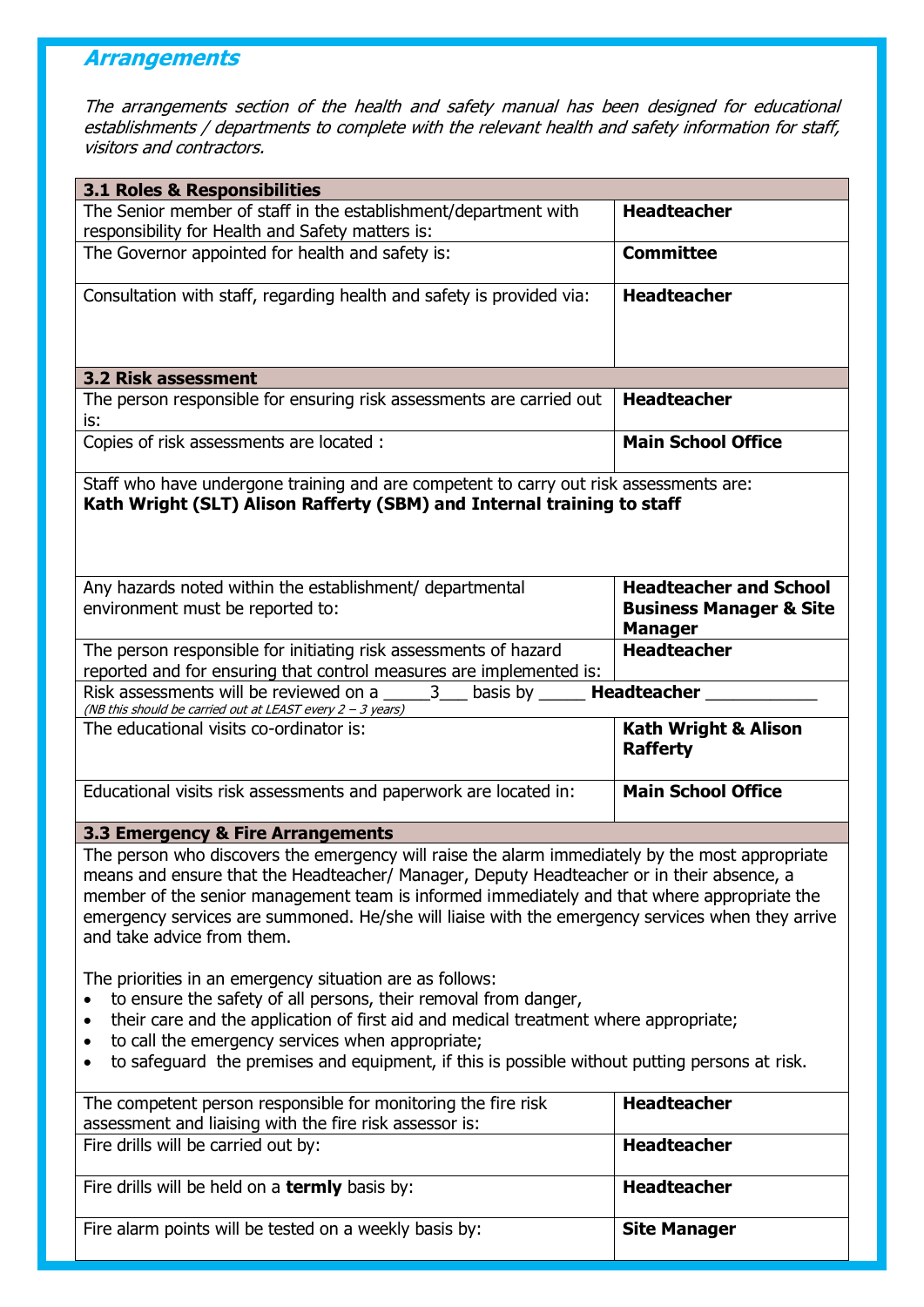| Means of escape will be checked on a weekly basis by:         | <b>Site Manager</b> |
|---------------------------------------------------------------|---------------------|
| Fire fighting equipment will be checked on a weekly basis by: | <b>Site Manager</b> |
| Emergency lighting will be tested on a monthly basis by:      | <b>Site Manager</b> |
| Records of tests, checks and drills will be held in/by:       | <b>Site Manager</b> |
| Fire extinguishers will be serviced on an annual basis by:    | See CPS             |

#### **All staff should undertake fire training**

**3.4 Accident, Dangerous Occurrence, Violent Incident and Near Miss Reporting and Investigation** 

Any employee who witnesses an accident, dangerous occurrence, verbal abuse or actual or threatened violence or near miss, or to whom one is reported, will complete an accident report as soon as possible after the event for both employees and non employees (including pupils, visitors etc)

| Location of accident forms:                                      | <b>School office</b> |
|------------------------------------------------------------------|----------------------|
| Persons responsible for accident forms:                          | <b>Office Staff</b>  |
| Persons responsible for carrying out accident investigations is: | <b>Headteacher</b>   |

Accident forms must be completed and returned to Asset Management, 3rd Floor Paderborn House, Bolton, BL1 1RU on a **weekly basis**

The person responsible for monitoring and reviewing accidents and incidents to identify trends and patterns is: **Headteacher**

Where accidents are found to be caused by faulty plant, equipment, premises or unsafe systems of work action must be taken to remove or isolate the hazard and warn people until the necessary modifications or repairs can be made.

**3.5 First Aid** - the following have received first aid training

|                                                                      | <u>are renorming nare received mot and administ</u> |                                  |
|----------------------------------------------------------------------|-----------------------------------------------------|----------------------------------|
| <b>Name</b>                                                          | <b>Location/Extension</b>                           | Date of expiry of<br>certificate |
|                                                                      |                                                     |                                  |
|                                                                      |                                                     |                                  |
|                                                                      |                                                     |                                  |
|                                                                      |                                                     |                                  |
|                                                                      |                                                     |                                  |
|                                                                      |                                                     |                                  |
| The person responsible for ensuring first aid qualifications are     |                                                     | <b>Headteacher</b>               |
| maintained is:                                                       |                                                     |                                  |
| The person responsible for ensuring that first aid cover is provided |                                                     | <b>Headteacher</b>               |

for staff working out of normal school hours is:

First aid boxes are kept in the following points in the education establishment / department:

#### **School Office**

Travelling first aid boxes are located: **School Office**

| The location and contents of all first aid boxes will be checked on a: | <b>Weekly Basis</b> |
|------------------------------------------------------------------------|---------------------|
| The person(s) responsible for the checks is:                           | <b>First-aider</b>  |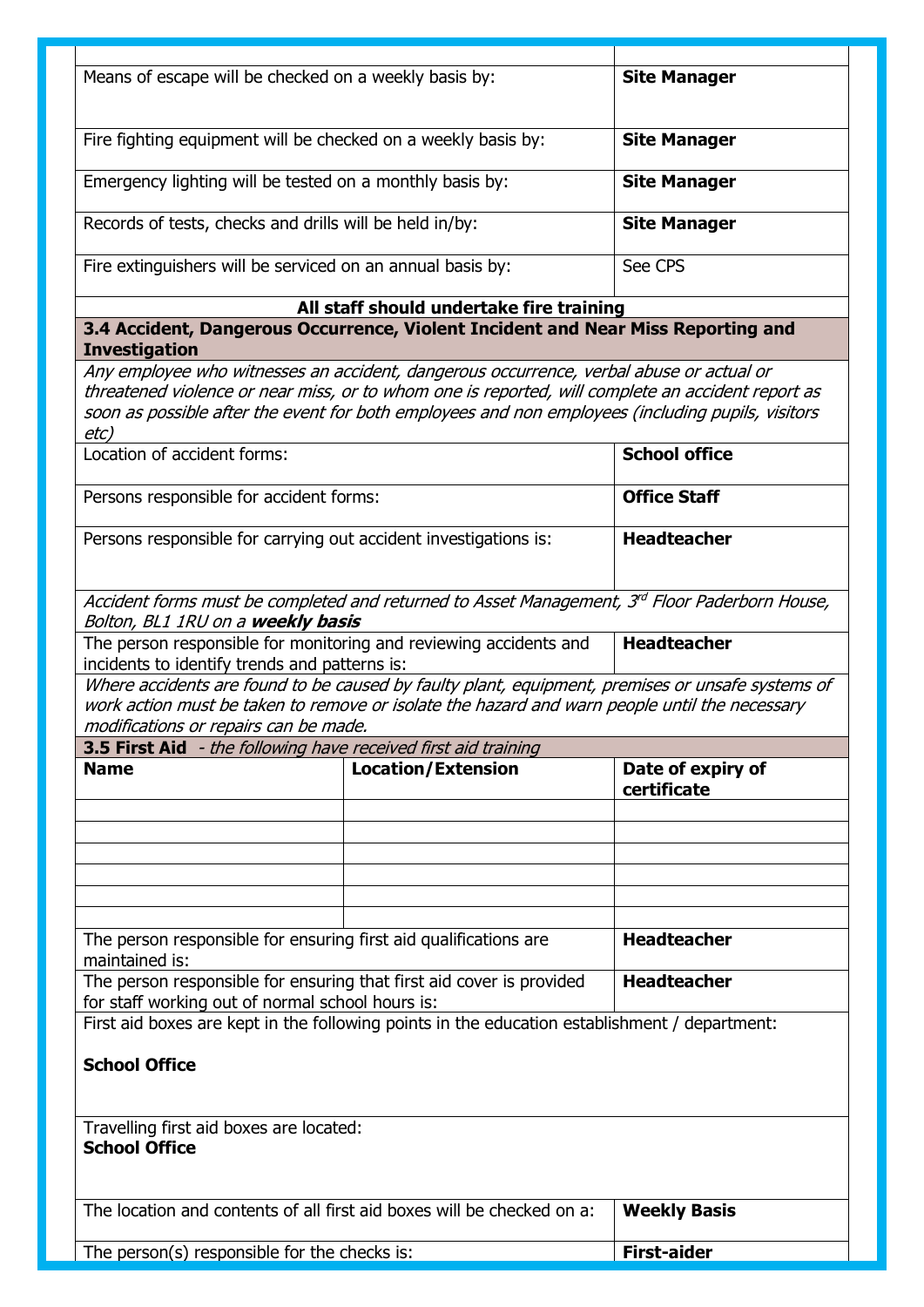| - Deficiencies of first aid materials should be reported to                                           |                                |
|-------------------------------------------------------------------------------------------------------|--------------------------------|
| The address and telephone number of the nearest medical                                               | <b>Halliwell Childrens</b>     |
| centre/NHS GP is:                                                                                     | <b>Centre</b>                  |
|                                                                                                       |                                |
|                                                                                                       |                                |
|                                                                                                       | 01204 463500                   |
| The address and telephone number of the nearest hospital with                                         |                                |
| accident and emergency facilities is:                                                                 | <b>Bolton General</b>          |
|                                                                                                       | 01204 390390                   |
|                                                                                                       |                                |
| Occupational health provisions are available from the Occupational Health team at Paderborn           |                                |
| House, please speak to your head teacher/Line Manager regarding accessing this service.               |                                |
| 3.6 Pupils with medical/ special needs (please see Section 4 Health & Safety Manual -                 |                                |
| supporting pupils with medical needs)                                                                 |                                |
| The person(s) responsible for undertaking and reviewing the                                           | <b>Headteacher</b>             |
| healthcare plans of pupils with medical needs is:                                                     |                                |
| The person responsible for ensuring pupil specific risk assessments                                   | <b>Headteacher</b>             |
| are conducted is :                                                                                    |                                |
| The person responsible for the supervision and storage of pupils                                      | <b>Office Staff</b>            |
| medicines is:                                                                                         |                                |
| 3.7 Maintenance and premises                                                                          |                                |
| All employees and governors must report any hazards that could be                                     | <b>Headteacher and/or Site</b> |
| a cause of serious or imminent danger, e.g. damaged electrical                                        | <b>Manager</b>                 |
| sockets, broken windows, suspected gas leaks, wet or slippery floors                                  |                                |
| immediately, by telephone to:                                                                         |                                |
| A person encountering any damage or wear and tear of the premises                                     | <b>Headteacher and/or Site</b> |
| which may constitute a hazard should report it to:                                                    | <b>Manager</b>                 |
|                                                                                                       |                                |
| Defective furniture or equipment should be taken out of use                                           | <b>Headteacher and/or Site</b> |
| immediately and reported to:                                                                          | <b>Manager</b><br><b>First</b> |
| The person (and their deputy) responsible for unlocking and locking,                                  | <b>Site Manager</b>            |
| dealing with emergency call outs for the building, and arming and                                     | Deputy                         |
| disarming security alarms etc is:                                                                     | <b>Headteacher/ Security</b>   |
|                                                                                                       | and Response                   |
| 3.8 Health and safety training                                                                        |                                |
| The person responsible for drawing to the attention of all employees                                  | <b>Headteacher</b>             |
| the following health and safety matters as part of their induction                                    |                                |
| training is:                                                                                          |                                |
| Induction training should cover:                                                                      |                                |
| Health and Safety Policies: BMBC Departmental, and School.                                            |                                |
| <b>Education Visits Policy</b>                                                                        |                                |
| ٠<br><b>Risk Assessment</b>                                                                           |                                |
|                                                                                                       |                                |
| Fire and other Emergency Arrangements                                                                 |                                |
| <b>Accident Reporting Arrangements</b><br>٠                                                           |                                |
| First Aid Arrangements<br>٠                                                                           |                                |
| Safe Use of Work Equipment<br>٠                                                                       |                                |
| Procures for Hazardous Substances                                                                     |                                |
| Good Housekeeping<br>٠                                                                                |                                |
| Hazard Reporting and Maintenance Procedures<br>٠                                                      |                                |
| Special Hazards/Responsibilities Associated with their Work Activity                                  |                                |
| Special Needs of Young Employees (e.g. Work Experience Placements)                                    |                                |
| The person responsible for organising health and safety training is:                                  | <b>Headteacher</b>             |
|                                                                                                       |                                |
|                                                                                                       |                                |
|                                                                                                       |                                |
| <b>3.9 Work Equipment</b>                                                                             |                                |
| The following equipment has been identified as likely to involve a specific risk to health and safety |                                |
| and its use, inspection and repair is therefore restricted.                                           |                                |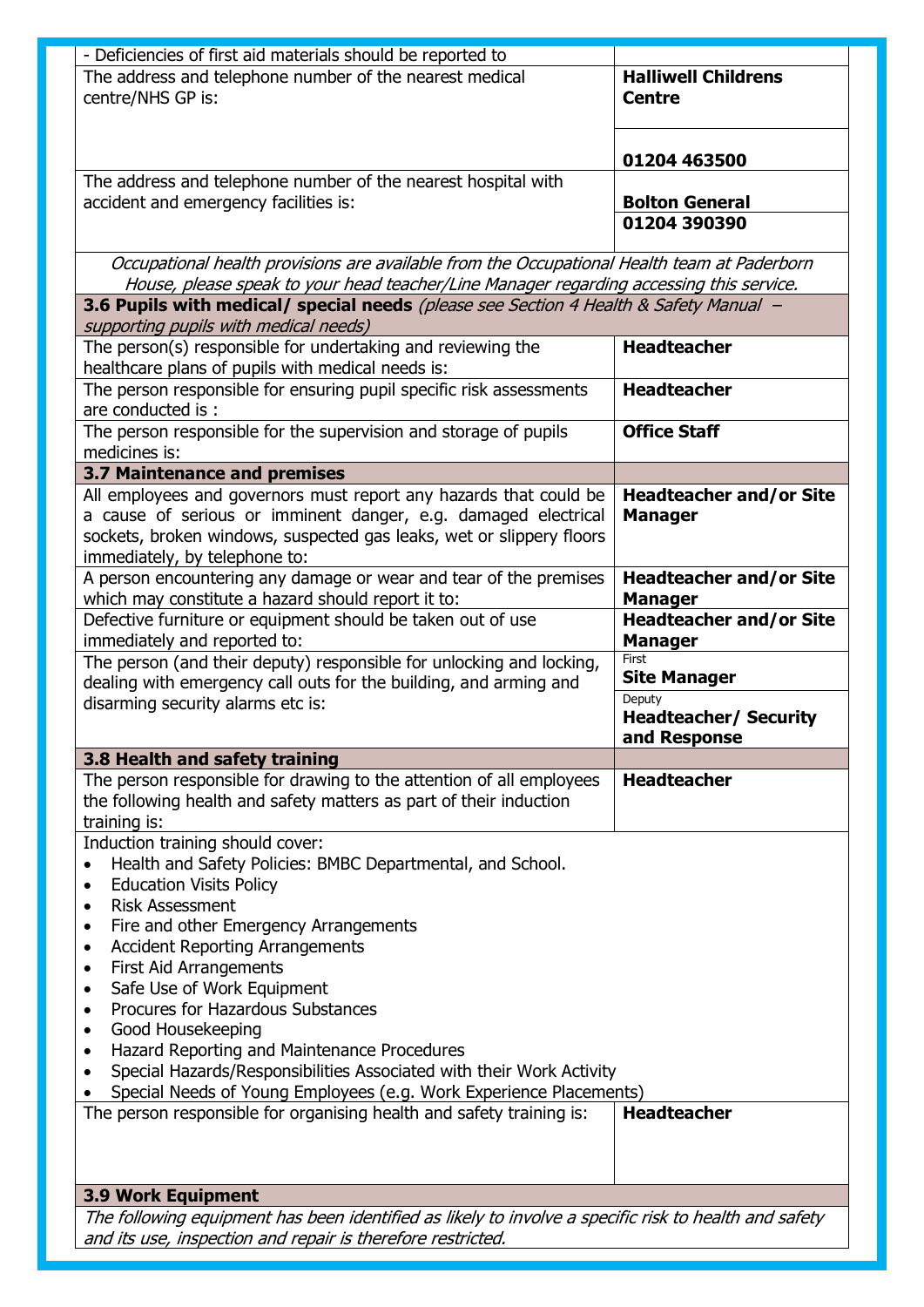| - Ladders                                                                                             | <b>Site Manager</b>          |
|-------------------------------------------------------------------------------------------------------|------------------------------|
| Person responsible for selection, inspection, maintenance, training,                                  |                              |
| supervision, safe use and risk assessment is :                                                        |                              |
| Person(s) authorised to use:                                                                          | <b>Site Manager</b>          |
|                                                                                                       |                              |
|                                                                                                       |                              |
| - Equipment for pupils with special educational needs                                                 | <b>CPS</b>                   |
| The person responsible for ensuring that all hoists, both ceiling mount                               |                              |
| and mobile, used for moving people are inspected and serviced every                                   |                              |
| months by a competent contractor and kept in good working order                                       |                              |
| is:                                                                                                   |                              |
| - Lifts                                                                                               | <b>CPS</b>                   |
| The person responsible for ensuring that lifts are inspected and                                      |                              |
| serviced every six months is:                                                                         |                              |
| - Caretaking and cleaning equipment (including powered cleaning                                       | <b>DLO and Site Manager</b>  |
| equipment, power and hand tools etc)                                                                  |                              |
| Person responsible for selection, inspection, maintenance, training,                                  |                              |
| Supervision, safe use and risk assessment is:                                                         |                              |
| Person(s) trained and authorised to use are:                                                          | <b>DLO employeesand Site</b> |
|                                                                                                       | <b>Manager</b>               |
| - Design and Technology Equipment                                                                     | <b>Headteacher</b>           |
| Person responsible for selection, inspection, maintenance, training,                                  |                              |
| Supervision. Safe use and risk assessment is:                                                         |                              |
| Person(s) authorised to operate and use is/are:                                                       |                              |
|                                                                                                       |                              |
| The person(s) responsible for instructing pupils in the safe use of                                   | <b>Class teachers</b>        |
| equipment before they use it and checking they use it correctly                                       |                              |
| is/are:                                                                                               |                              |
| - Art and Design Equipment                                                                            | <b>Headteacher</b>           |
| Person responsible for selection, inspection, maintenance, training,                                  |                              |
| supervision, safe use and risk assessment is:                                                         |                              |
| Person(s) authorised to operate and use is/are:                                                       | <b>Teachers and pupils</b>   |
|                                                                                                       |                              |
| - PE Equipment (indoor and outdoor)                                                                   | <b>Headteacher</b>           |
| Person responsible for selection, inspection, maintenance, training,                                  |                              |
| supervision, safe use and risk assessment is:                                                         |                              |
| Person(s) responsible for regular (daily) visual inspection is/are:                                   | <b>Site Manager</b>          |
|                                                                                                       |                              |
| Contractor responsible for annual full inspection and report is:                                      | <b>Physique Sports</b>       |
|                                                                                                       |                              |
| <b>3.10 Portable Electrical Appliances</b>                                                            |                              |
| The person responsible for ensuring portable electrical appliance                                     | <b>CPS</b>                   |
| testing is carried out at appropriate intervals and recorded is:                                      |                              |
| Person(s) responsible for carrying out formal visual                                                  | <b>Site Manager</b>          |
| inspection and testing is/are:                                                                        |                              |
| Staff must not bring onto the premises any personal portable electrical appliances                    |                              |
| unless authorised to do so                                                                            |                              |
| 3.11 Personal Protective Equipment (PPE)                                                              |                              |
| Suitable PPE will be provided free of charge, where identified as necessary in a risk assessment. All |                              |
| employees are responsible for informing their manager as soon as they become aware of a need to       |                              |
| repair or replace PPE, which they use.                                                                |                              |
| The persons responsible for inspecting PPE termly and replacing:                                      | <b>Headteacher</b>           |
| personal protective equipment when it is worn out are as follows                                      |                              |
| Science                                                                                               |                              |
| Design Technology                                                                                     |                              |
| Art and Design                                                                                        |                              |
| Caretaking and cleaning                                                                               |                              |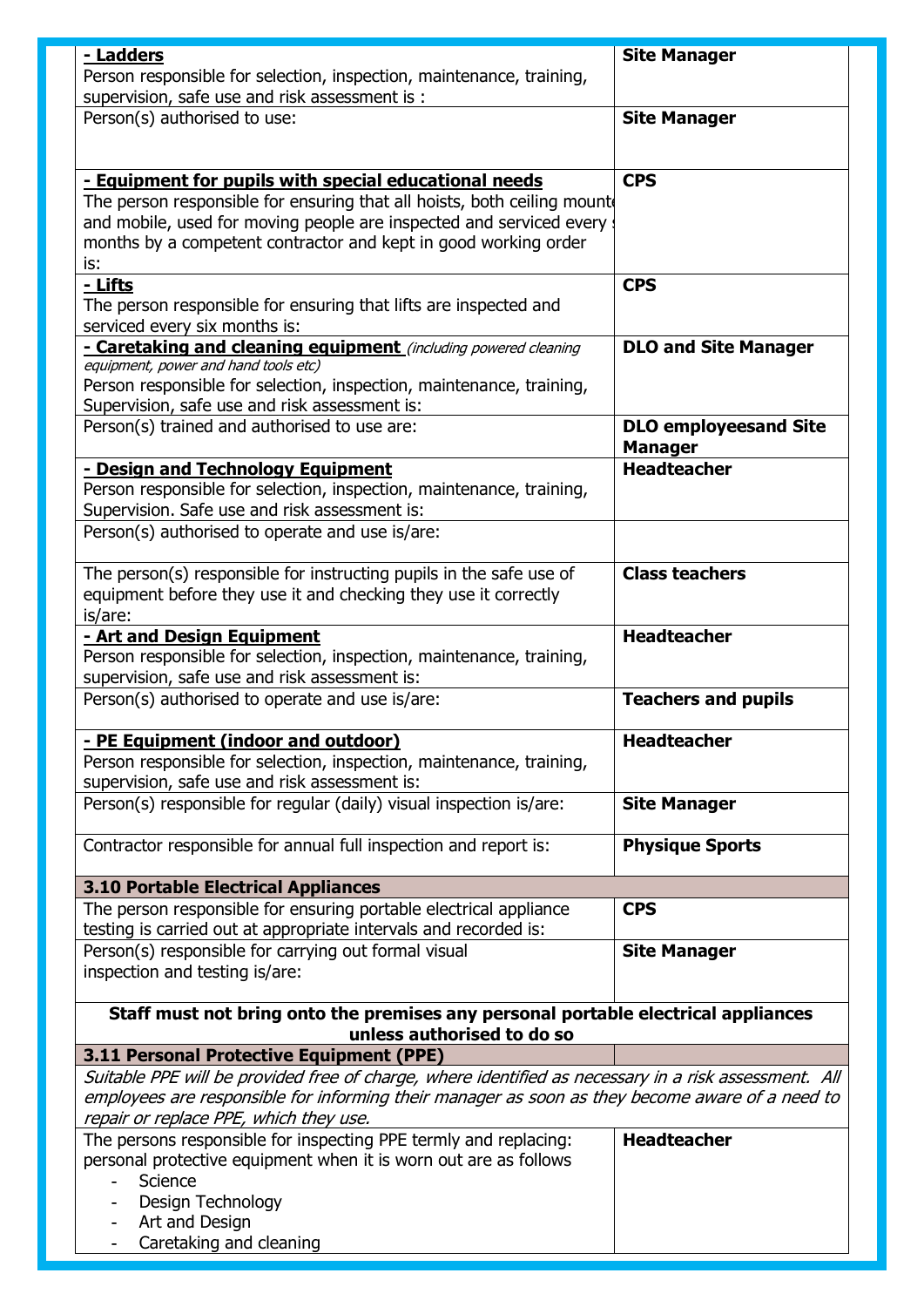| Catering                                                                                                                                                                                                                                                   |                                                          |
|------------------------------------------------------------------------------------------------------------------------------------------------------------------------------------------------------------------------------------------------------------|----------------------------------------------------------|
| Grounds maintenance                                                                                                                                                                                                                                        |                                                          |
| 3.12 Hazardous substances                                                                                                                                                                                                                                  |                                                          |
| Copies of all the hazardous substances inventories are held centrally<br>in:                                                                                                                                                                               | <b>Head's Office</b>                                     |
| The person responsible for undertaking and updating the<br>COSHH risk assessments is:                                                                                                                                                                      | <b>CPS/Environmental</b><br><b>Services</b>              |
| 3.13 Asbestos                                                                                                                                                                                                                                              |                                                          |
| The person responsible for making arrangements for dealing with<br>asbestos in compliance with the BMBC's policy, and ensuring that the<br>premises asbestos plan is consulted by visiting contractors and other<br>relevant persons is:                   | <b>Headteacher</b>                                       |
| The asbestos management plan is held:                                                                                                                                                                                                                      | <b>Main Office &amp; Site</b><br><b>Manager's Office</b> |
| The person responsible for ensuring that the plan is updated,<br>annually and as appropriate following work on the fabric of the<br>building is:                                                                                                           | <b>Headteacher</b>                                       |
| 3.14 Legionella                                                                                                                                                                                                                                            |                                                          |
| The Duty Holder as defined in the Control of Legionella Bacteria in<br>Water Systems ACoP is:                                                                                                                                                              | <b>Headteacher</b>                                       |
| The responsible person (as defined in the Control of Legionella<br>Bacteria in Water Systems ACoP) is:                                                                                                                                                     | <b>Headteacher</b>                                       |
| <b>3.15 Work Experience</b>                                                                                                                                                                                                                                |                                                          |
| The person responsible for co-ordinating work experience placements, Headteacher<br>ensuring risk assessments are completed, ensuring students are visited<br>is:                                                                                          |                                                          |
| 3.16 Visitors                                                                                                                                                                                                                                              |                                                          |
| On arrival all visitors should report to:<br>where they will be issued with:<br>an identification badge<br>$\bullet$<br>relevant health and safety information<br>$\bullet$<br>and will sign the visitors book                                             | <b>School Office</b>                                     |
| <b>3.17 Contractors</b>                                                                                                                                                                                                                                    |                                                          |
| The person responsible for selecting contractors and vetting<br>contractors health and safety, policies, procedures, risk<br>assessments, method statements and past health and safety<br>performance is:                                                  | <b>Headteacher and CPS</b>                               |
| The person in control of contractors whilst on site is:                                                                                                                                                                                                    | <b>Site Manager</b>                                      |
| <b>3.18 Noise</b>                                                                                                                                                                                                                                          |                                                          |
| Any employee concerned about the noise levels at work should<br>report the matter to the Headteacher who will arrange for<br>remedial action or for an assessment to be made by the Health and<br>Safety Team:                                             |                                                          |
| <b>3.19 Cleaning Arrangements</b>                                                                                                                                                                                                                          |                                                          |
| All members of staff are responsible for arranging to clear up<br>spillages, which occur whilst they are in charge of the area<br>concerned. Other spillages, leaks or wet floors should be reported<br>to:<br>who will arrange for them to be dealt with. | <b>Site Manager</b>                                      |
| 3.20 Display Screen Equipment                                                                                                                                                                                                                              |                                                          |
| The display screen equipment assessor for the establishment is                                                                                                                                                                                             | <b>Headteacher</b>                                       |
| <b>3.21 Miscellaneous</b><br>The Health and Safety Law Poster is sited:                                                                                                                                                                                    | <b>Staffroom</b>                                         |
| The person responsible for updating it is:                                                                                                                                                                                                                 | <b>Headteacher</b>                                       |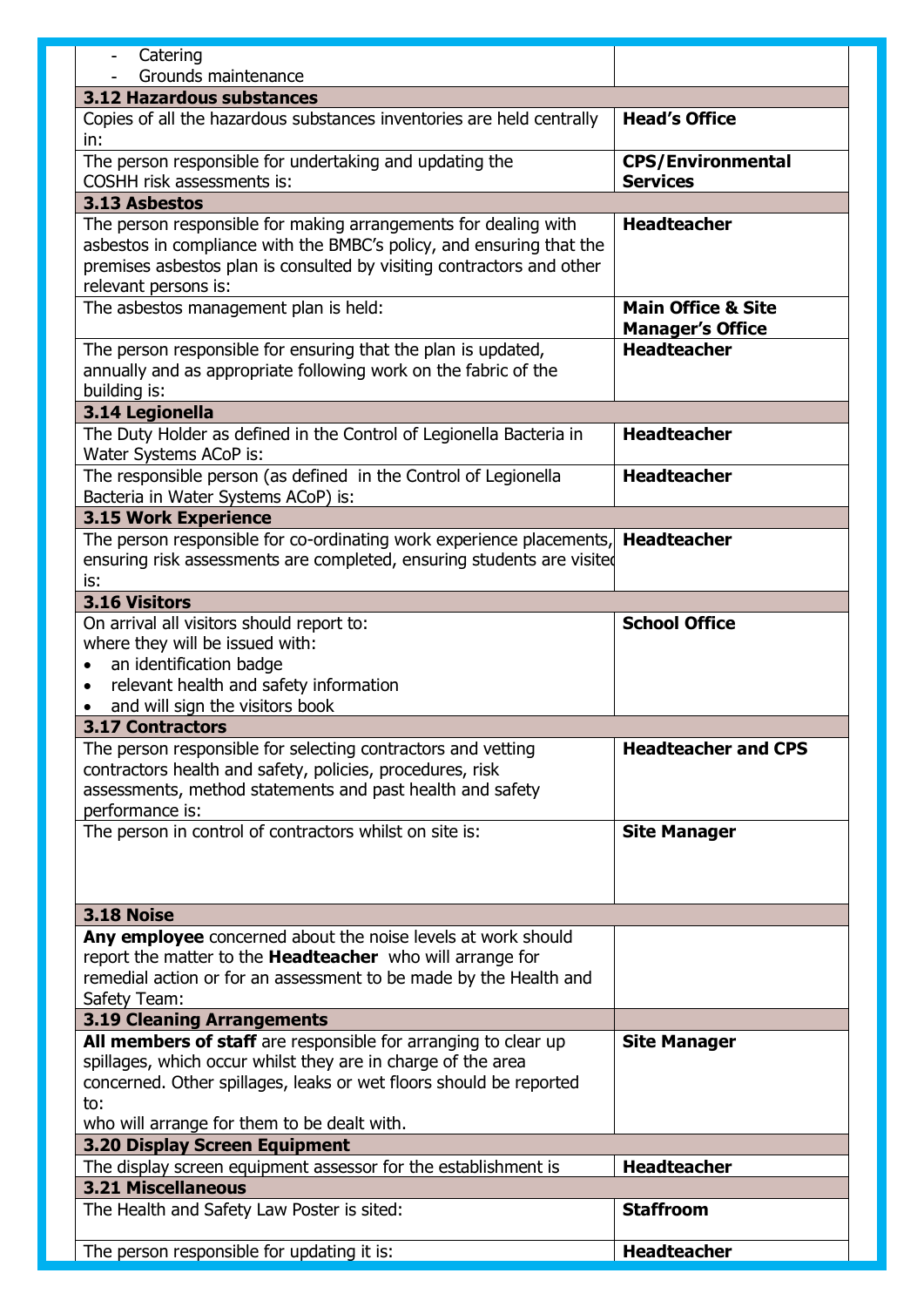#### **Smoking**

The Governing Body has/ has not prohibited smoking in the school and in vehicles under its control.

## **AN INTRODUCTION TO THE HEALTH & SAFETY MANUAL**

Asset Management in conjunction with the Occupational Safety & Health team have updated and revised the Children's Services Health and Safety Manual for the department educational establishments. The aim of the manual is to enable the department to access generic health and safety documents, which **must** be tailored to suit the needs of departments/ schools.

The manual is split into six main sections: -

- 1) Health and Safety Law framework;
- 2) Health and Safety Policy policy statements, organisation & arrangements;
- 3) Health and Safety responsibilities and structure;
- 4) Health and Safety Management
- 5) Health and Safety Arrangements
- 6) Supporting Pupils with Medical Needs

#### **Section 1 – Health & Safety Law - framework**

This section contains information on the main legislation affecting schools/departments, for example, the Management of Health and Safety at Work Regulations, COSHH, and information regarding the enforcement and management of health and safety. You may find that you can use this information for reference only, and will therefore not need to print it off.

#### **Section 2 – Policy statement & Arrangements**

Section 2 contains a copy of Bolton Councils Health and Safety Policy, the Children's Services health and safety policy and a model policy for schools.

The model health and safety policy can be modified and used within schools and educational establishments. Under the Health and Safety at Work Act 1974, Employers have a duty to provide a written health and safety policy. The policy statement outlines the schools commitment to health and safety and the provisions it will make available to employees and others affected by their undertaking. The model statement has been written to include the main legal requirements. If your school/department already has a health and safety policy – please use this model form to ensure that you have covered all the relevant areas within your policy. If you do not have a school/departmental specific health and safety policy, you can take this policy and **modify it** to suit your work.

Also within section 2 is a document called 'Arrangements'. This section of the policy provides the basic information regarding health and safety within the establishment, for example – who is responsible for fire drills, where first aid boxes are located etc. Again, if you already have an arrangements section within the school/departmental policy – please use this document to ensure you have covered all the relevant aspects. If you do not already have this document  $-$  again  $$ please **modify** the content to suit your needs.

#### **Section 3 – Health and Safety Responsibilities and Structure**

Section 3 provides information on the role and responsibilities of the safety representative. The Departmental safety committees are currently under review and restructure, once complete it will provide details on the various sub committees and how they feed into the Departmental Health and Safety Committee and Authority Central Health and Safety Committee.